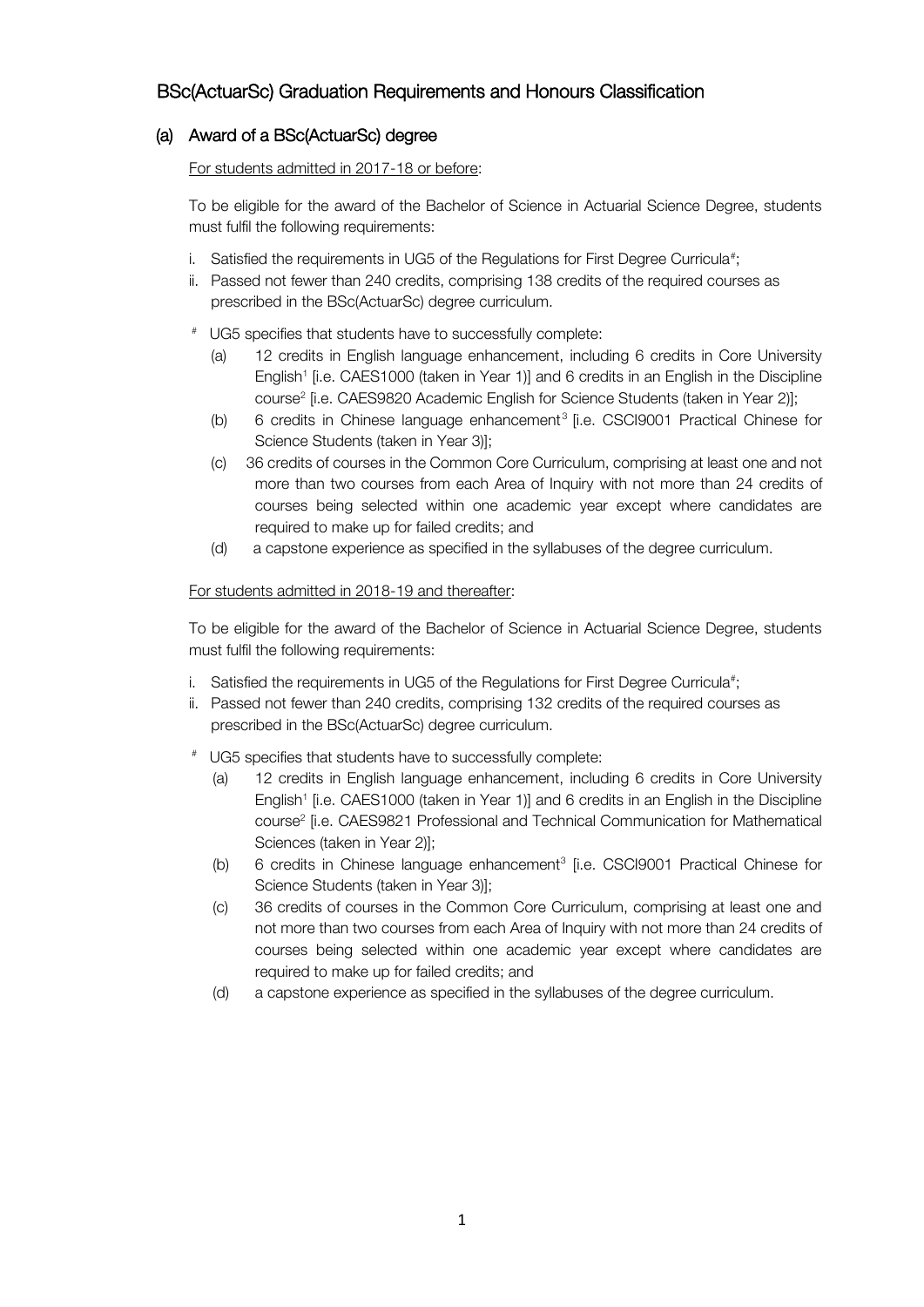## (b) Honours Classification

For students admitted in 2016-17 or before:

Classification of honours are calculated using the cumulative grade point average CGPA as below:

|                                  | CGPA range    |
|----------------------------------|---------------|
| First Class Honours              | $3.60 - 4.30$ |
| Second Class Honours Division I  | $3.00 - 3.59$ |
| Second Class Honours Division II | $2.40 - 2.99$ |
| Third Class Honours              | $1.70 - 2.39$ |
| $P$ ass <sup>#</sup>             | $1.00 - 1.69$ |

For students admitted in 2017-18 and thereafter:

Classification of honours are calculated using the graduation grade point average GGPA\* as below:

|                                  | <b>GGPA</b> range |
|----------------------------------|-------------------|
| First Class Honours              | $3.60 - 4.30$     |
| Second Class Honours Division I  | $3.00 - 3.59$     |
| Second Class Honours Division II | $2.40 - 2.99$     |
| Third Class Honours              | $1.70 - 2.39$     |
| Pass#                            | $1.00 - 1.69$     |

\* For students in the 2017-18 intake and thereafter who have successfully completed six Common Core courses, the calculation of Graduation GPA is subject to the proviso that either five Common Core courses with the highest grades (covering all four Areas of Inquiry), or all six courses will be counted towards Graduation GPA, depending on which generates the higher Graduation GPA.

# Students with fewer than half total credits letter-graded will be awarded a pass degree with no honours classification.

Credits granted for advanced standing in recognition of studies completed successfully before admission to the curriculum and credits transfer in recognition of studies completed on exchange during candidature at HKU are not included in the calculation of GPA.

 $\ddot{\phantom{a}}$ 

<sup>1</sup> Candidates who have been admitted to Year 1 in 2018-19 (and thereafter) and have achieved any one of the following qualifications are exempted from this requirement, and Core University English is optional. Those who do not take this course should take a 6-credit elective course in lieu, see *Regulation UG6:*

<sup>-</sup> Level 5 or above in English Language in the HKDSE

<sup>-</sup> holder of a Bachelor's degree from an English-medium university

<sup>-</sup> achieved Grade A or above in English Language **GCE Advanced Level (AL)** / **Advanced Subsidiary Level (ASL)**

<sup>-</sup> achieved an overall **IELTS** score of no less than 7 **AND** with all sub-scores no less than 6.5 on the Reading, Speaking, Listening and Writing Tests

<sup>-</sup> achieved an overall **TOEFL Internet-based test** score of no less than 94 **AND** no less than a 24 on the writing, a 20 on the speaking, a 20 on the listening, AND a 19 on the reading sections

<sup>-</sup> achieved in **International Baccalaureate (IB)** Grade 4 or above in English A1/ English Language A/ English A: Literature/ English A: Language and Literature (HL); or Grade 5 or above in English B/ English Language B (HL); or Grade 5 or above in English A1/ English Language A/ English A: Literature/ English A: Language and Literature (SL)

<sup>-</sup> achieved Grade 4 or above on the **Advanced Placement (AP) English Language/ English Language and Composition/ English Literature and Composition Test**

<sup>-</sup> achieved a **NEW Scholastic Aptitude Test (SAT)** score of 35 or above on both the Writing & Language Test and Reading Test (from 2016)

<sup>-</sup> achieved Grade B or above in H1 General Paper at the **Singapore GCE A-level**

<sup>-</sup> achieved Grade A or better in English language at **Malaysia SPM examination**